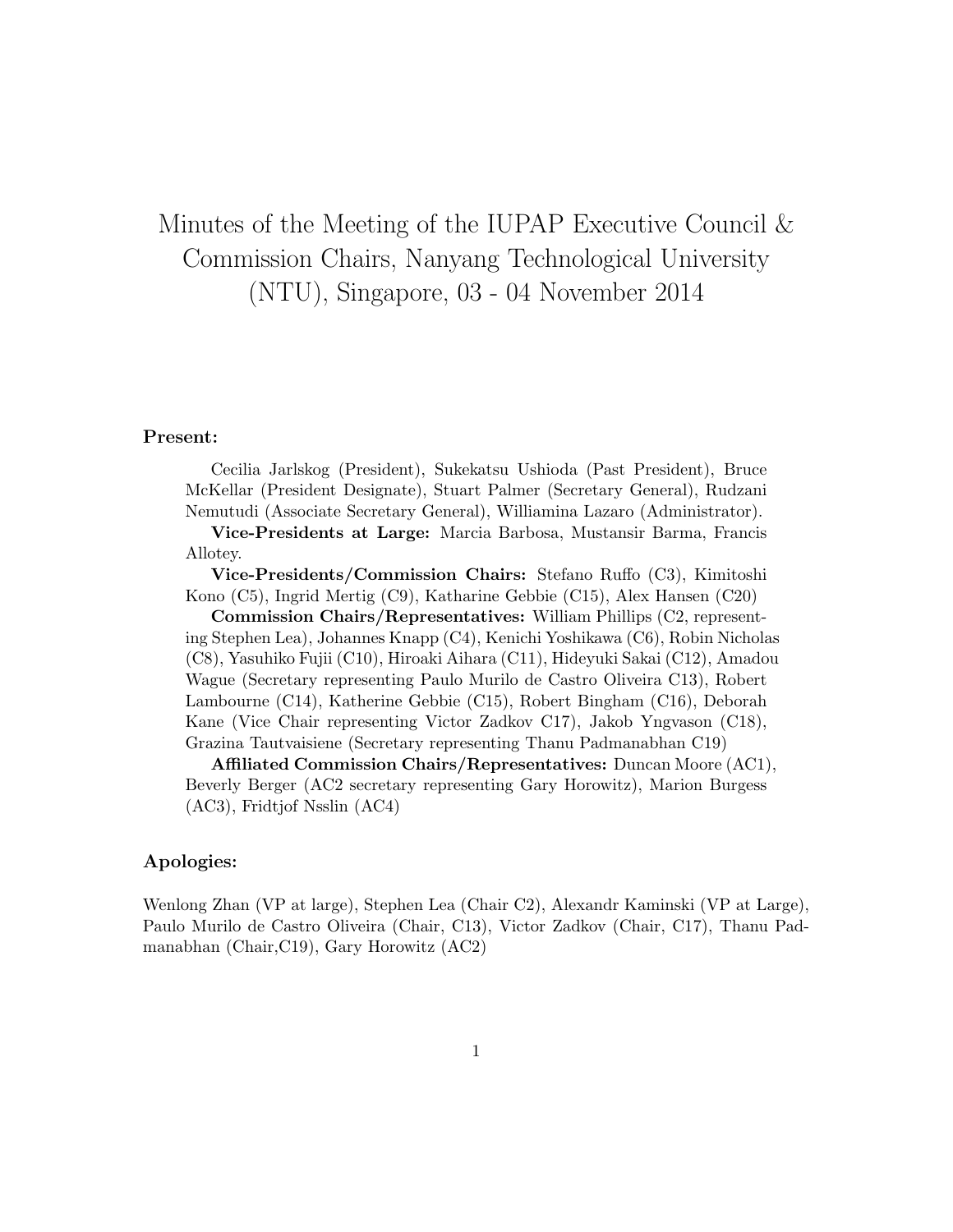### 1 Presidents welcome and introductions

IUPAP President Cecilia Jarlskog welcomed all delegates to the meeting, and thanked Professors Kwek Leong Chuan and Kok-Khoo Phua of the Institute of Advanced Studies for hosting the 2014 IUPAP C&CC meeting at the National Technological University, Singapore. President Jarlskog also formally welcomed all those attending the C&CC meeting as representatives of their commission chairs.

## 2 Adoption of the agenda and approval of Minutes of the previous C&CC Meeting held on 01 02 October 2013, CERN, Switzerland

The agenda was adopted without alteration, and the minutes of the C&CC meeting held on 01 02 October 2013, CERN, Switzerland were approved subject to the correction of the spelling of the name of Catherine Gebbie.

### 2.1 Matters arising from the Switzerland CERN Minutes:

The matter regarding the scientist prize will be discussed as one of the agenda items.

### 3 Presidents Report

President Cecilia Jarlskog gave a brief review of the past three years since the London 2011 General Assembly. She thanked Rudzani Nemutudi and Marcia Barbosa for respectively hosting the February and the October 2012 C&CC meetings.

### 4 Move of the IUPAP office to Singapore

Cecilia highlighted the imminent move to Singapore of the IUPAP secretariat and administrative office as being in the broader interest of IUPAP, citing very dynamic forces that are at play in Singapore as something that portend well for the future growth of physics.

The president gave a historic account of how the IUPAP offices had always moved since its formation in 1922 in Paris, with the US and the UK as the two recent hosts. Cecilia invited Professors Koo-Khoo Pua and Kwek Leong Chuan of the Institute of Advanced Studies at NTU for a brief introduction and formal welcoming of the C&CC delegates.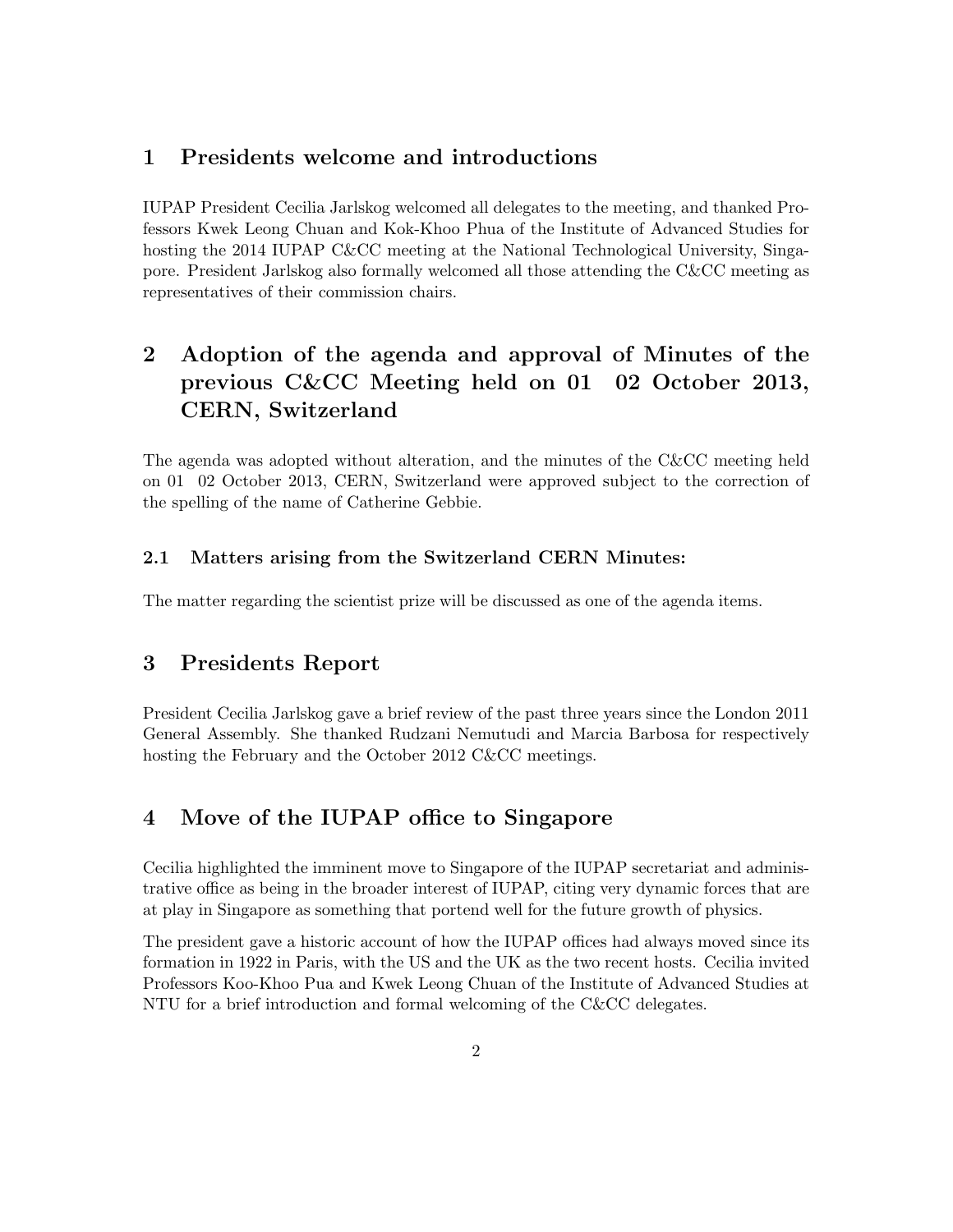The C&CC delegates were formally welcomed by Professor Kwek Leong Chuan. He stated in his address that he had invited several Asian countries to come and meet with the IUPAP officials during the course of the C&CC meeting and the General Assembly. All the invited Asian countries (with the exception of Singapore and the Philippines) are currently not members of the IUPAP, and a number of them are considering the possibility of joining the IUPAP as formal member states.

Professor Kwek Leong Chuan's welcome address was followed by an interactive interlude, with C&CC delegates asking questions mainly related to the imminent move of the IUPAP offices to Singapore.

Cecilia indicated that the IUPAP accounts would not be moved from the UK with immediate effect as it was only discovered lately that the UK rules did not allow for the accounts of charitable companies (which is the status of IUPAP in the UK) to be transferred from the UK.

The transition phase in the relocation of IUPAP offices from the UK to Singapore will therefore involve a stage where all the invoices will be issued from Singapore while the bills are being paid up from the UK until the UK-based IUPAP accounts are depleted. This is expected to last approximately three years. The IUPAP accounts will still be kept in Euros (despite the fact that the Singapore dollar was relatively stronger).

### 5 Report of the Secretary General

The IUPAP Secretary General Stuart Palmer gave a brief report of activities since the last C&CC meeting at CERN.

Stuart indicated that the IOP office was looking forward to co-operating and working hard with the NTU colleagues to facilitate a smooth transition to relocate the IUPAP secretariat and administrative offices to Singapore.

Stuart thanked the IOP team, specifically Ms Williamina Lazaro, for the time she dedicated in the past six years as the IUPAP administrator up and above her formal duties at the IOP in the UK. Mr Palmer concluded his report with a commitment that the IOP will continue to safeguard the IUPAP accounts for the duration of their remainder in the UK.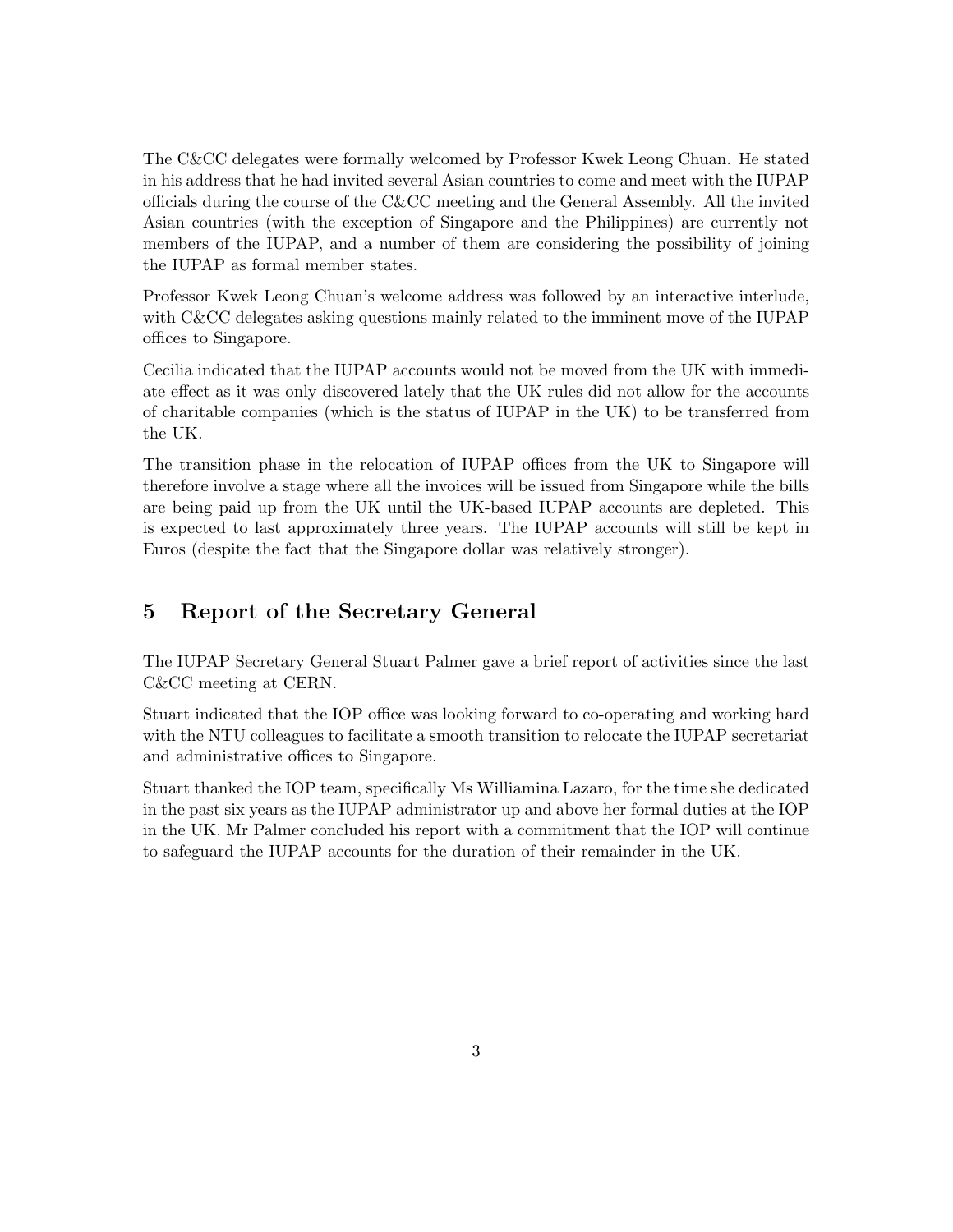## 6 Preparation of Slates for membership of IUPAP Commissions

Cecilia outlined the consultative process followed in preparing the slates for the commissions and the executive council. As agreed at the last meeting, a committee of four convened to produce the first draft of the slate. The committee consisted of past president Sukekatsu Ushioda, President designate Bruce McKellar, Secretary General Stuart Palmer, and Vice-President at Large Alexandr Kaminski. Cecilia added that one of the core duties of the committee was to do its best to ensure that countries that had IUPAP shares participated in the nomination process. Despite all the efforts, some countries still did not respond.

Bruce McKellar presented the proposed commission membership slate which was compiled after consultation with commissions and national liaison committees. A total of 14 members are allocated per commission in accordance with the IUPAP structure.

Bruce explained that while all comments and proposals from commissions and national liaison offices were taken into account, it was not possible to meet all expectations as geographic representation had to be balanced against other equally compelling parameters such as gender representation as well as the preponderance of expertise in the field.

In his presentation of the Commissions slate, Bruce also displayed the corresponding number of shares for each member-state to highlight how this corresponded to the representation of the suggested slate.

Shortcomings of the commissions slate could be addressed through Associate membership within the commissions.

The C&CC meeting endorsed the presented slates for the IUPAP Commission membership.

These slates will be presented to the General Assembly.

## 7 Presentation of Slate for Membership of IUPAP Executive Council

Bruce McKellar presented the proposed slate for IUPAP Council membership. The proposed council slate consisted Past President: Cecilia Jarlskog, President: Bruce McKellar, President Designate: Kennedy Reed, Secretary General: Ko-Khoo Phua, Associate Secretary General: Rudzani Nemutudi, and five Vice Presidents at Large (VPs), viz Francis Allotey and Wenlong Zhan, who are reappointable, having served one year, Alex Hansen, who served as a Commission Chair Vice President and was eligible for an appointment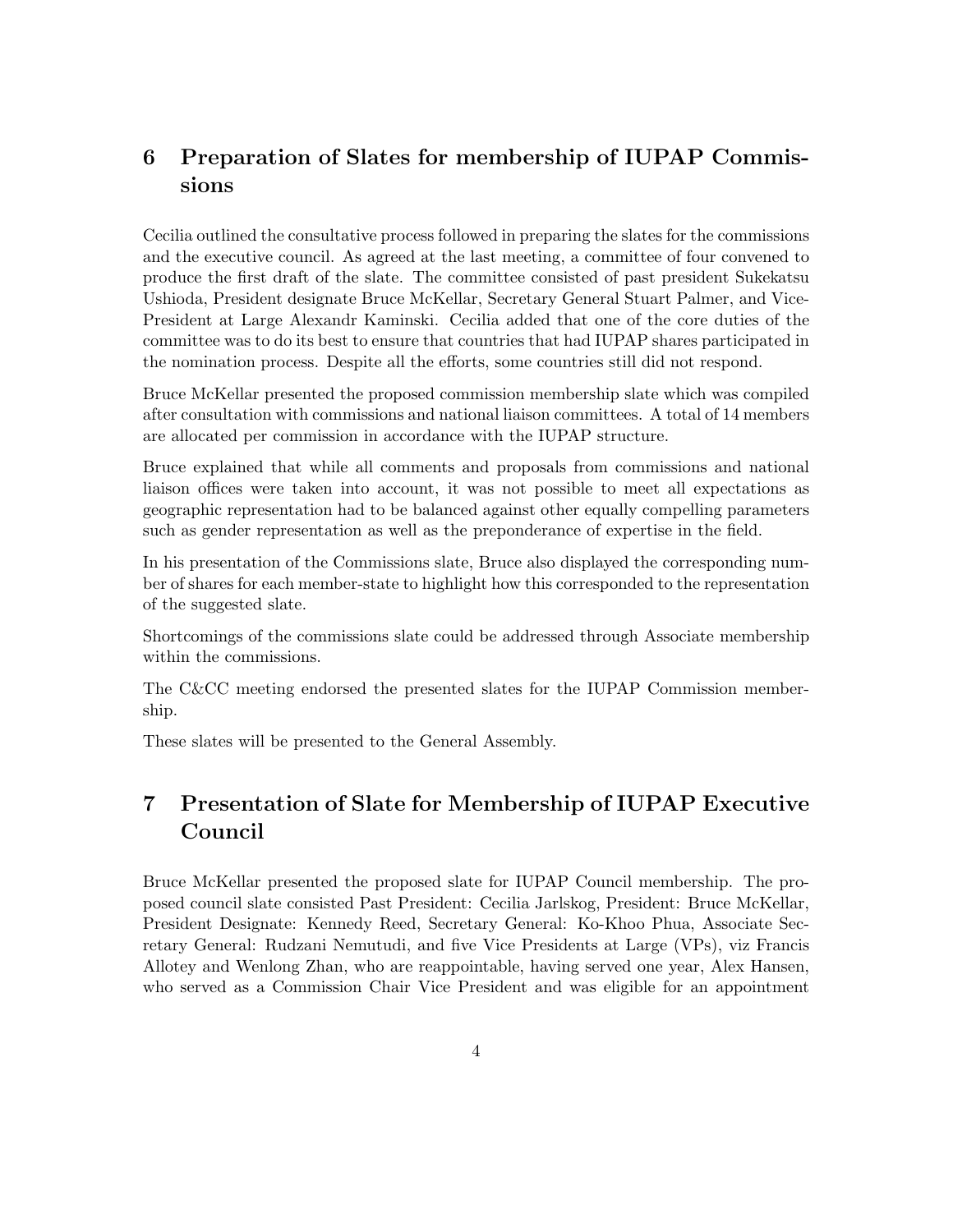for one term as a Vice President at large, and new appointees Vitaly Kvaider and Monica Pepe-Altarelli. If the General Assembly accepts the slate of Commission Chairs, it is proposed that the slate for Vice Presidents Elected from Commission Chairs be Toshiyuki Azuma (C15), J. Raynien Kwo (C10), John Saunders (C5), Alinka Lpine-Szily (C12) and Grazina Tautvaisiene (C19).

The C&CC meeting endorsed the proposed slate for the Executive Council for presentation to the 28th IUPAP General Assembly.

### 8 Financial Matters

### 8.1 Financial Statements for 2012, 2013 and 2014

Bruce McKellar presented the 2012, 2013 and 2014 financial statements.

Income from dues is currently more than was budgeted for due mainly to the efforts of Williamina who sent numerous reminders to member-states that were either in default or lagging behind in their payment schedules. With a little more income than was budgeted for, a surplus will be carried from 2013 to 2014 financial year-end, and it is expected that 2014 will end with a small surplus, to be returned to the reserve fund.

Expenses for the current financial year are, as budgeted for, significantly higher than the previous year as a direct result of the C&CC meeting being held together with the 28th General Assembly.

As was resolved at the last C&CC meeting, as part of cost-containing measures, from 2015 onwards, the IUPAP will abandon the recent practice of holding two C&CC meetings during the year following the General Assembly. As a result, there will be one C&CC meeting every year, starting in 2015.

With the imminent move of the IUPAP office to Singapore, the 2015 IUPAP invoices will be issued from Singapore while payments are concurrently settled from the UK until the UK IUPAP account is depleted.

The reserve funds at the end of 2013 were 896,749 EUR, approximately twice the annual income.

#### 8.2 Proposed budget for 2015 and Forecast for 2015 - 2017

Bruce presented the proposed IUPAP budget-forecast for 2015 2017, assuming the 3% per annum increase in the dues..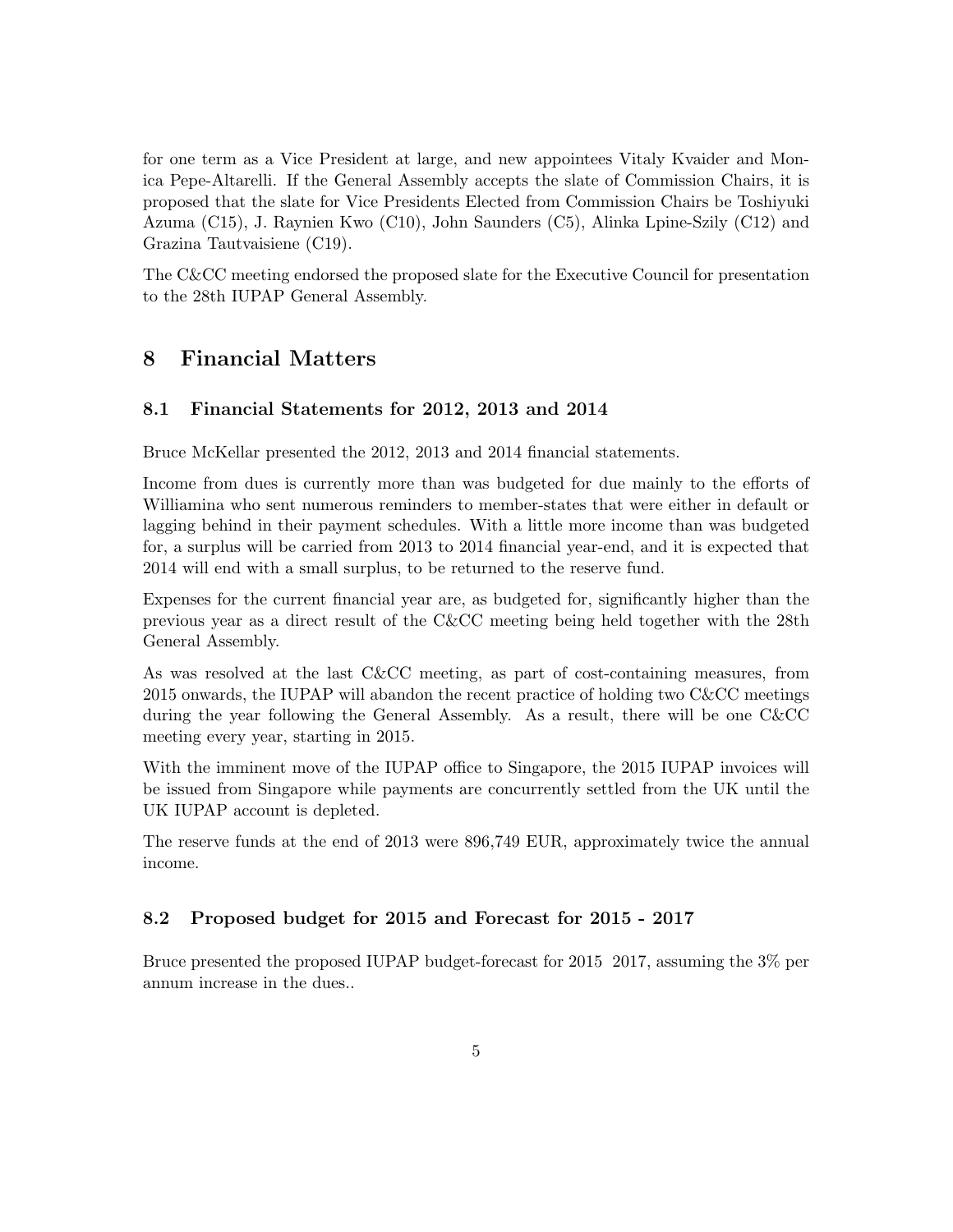The projected income is 2015: 444 517, 2016: 457 853, and 2017: 471 859. Note that this represents the expected income which is less than the amount which will be invoiced to members.

The budget forecast restores the allowance for conferences expenses back to the levels of 2012.

For 2017, the year of the next General Assembly, the allowance for the C&CC is as in the previous two years, but with costs of GA increased by 20 000compared to the 3014 allowance

Estimated cost of managing the IUPAP-UK account is 2 000 per annum for 2015 2016 , and a provision of 5 000 is set aside for establishment of IUPAP office in Singapore in 2015.

ICSU had implemented a 3% inflation-related increase in the union dues which is incorporated in the dues to be paid to ICSU

The meeting discussed at length the possibility of increasing the Young Scientist Prize as a means to enhance the visibility of the IUPAP. There was consensus that mere increase in monetary value of the prize will not necessarily translate into enhanced visibility of IUPAP, nor will it guarantee either the popularity or the prestige of the Prize. It was instead agreed that IUPAP should explore the possibility of establishing a special IUPAP prize. Other interventions suggested as possible means of enhancing visibility of IUPAP included filmed lecturers and IUPAP posters which should be advertised on noticeboards of all Physics Departments around the world, starting with those (Physics Departments) at countries that are IUPAP member states.

These discussions were simply noted as items that may be considered by the new Council and Commission Chairs, and were not included in the budget for the 2015-2017 triennium at this stage.

#### 8.3 Membership dues

A few member-countries had either not yet paid their dues, or had not paid in full.

A 3% increase in IUPAP share price is to be implemented in the next three years; setting the forecast year:shareprice ratio at 2015: 2082, 2016: 2144, and 2017: 2208.

The C&CC meeting was reminded that some countries had in fact been accepted as IUPAP member-states at less than a full-share prize; and even within this category, a few countries still battle to pay their dues.

The statues of IUPAP require that appropriate action be taken in cases where a member defaults in payment for more than three years. Accordingly, if a member has not settled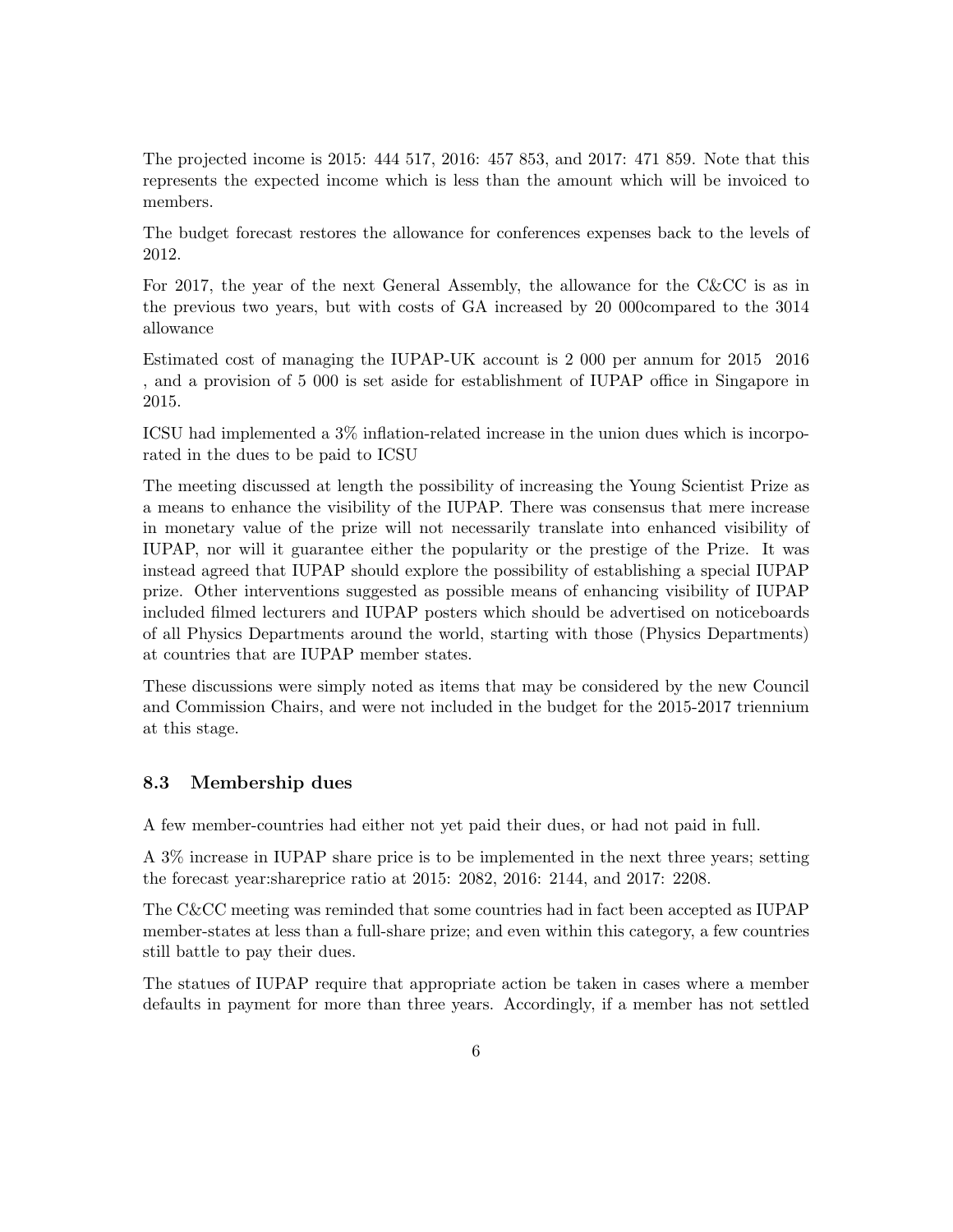her dues for three consecutive years, she is not entitled to vote at the General Assembly. If the dues are not settled for three more years, then membership could be terminated.

Approval for an increase in the number of shares could be granted by council in between the General Assemblies.

The C&CC meeting also noted the plight of countries that are in financial difficulties but would otherwise like to remain a part of IUPAP. The consensus of the meeting was that such countries should be accommodated until such time that their financial situation is regarded (by IUPAP) to have improved. One way to accommodate them is to change their membership to observer status until their situation is improved. There is an anomaly in that countries in arrears are expected to pay the outstanding dues, whereas a member may resign, and then rejoin without being liabale for unpaid dues. Ways of handling members in financial dificulties are to be considered further by the new Executive Council

## 9 Reports from Commissions, Affiliated Commissions and Working Groups

Cecilia stated that the Commissions and Working Groups reports which formed an integral part of the meeting documentation would be regarded as read, and that the commission chairs or their representatives were only required to address pertinent issues within the submitted reports.

Brief reports were orally presented for all Commissions and affilliated Commissions, viz C2, C3, C4, C5, C6, C8, C9, C10, C11, C12, C13, C14, C15, C16, C17, C18, C19, C20, AC1, AC2, AC3 and AC4. The Commission reports are in Appendix (Ax?).

Working Group Reports: The meeting noted the reports submitted by working groups WG1 (International Committee on Future Accelerators) (part of C3 report), WG2 (Working Group on Communication in Physics), WG5 (Working Group on Women in Physics), WG12 (Working Group on Energy) together with the report on Gender Champion.

### 9.1 General notes and decisions on Commission Reports

Bill Phillips, representative of the chair of C2, highlighted that more units of SI will soon be defined on the basis of fundamental constants, and in the not so distant future all units would be defined in this way.

Phillips emphasized the need for IUPAP to establish a working group on Newtonian Constant of Gravitation in order to add gravitas to the idea of fostering international scientific dialogue and co-operation in the physics of the measurement of Newtonian G.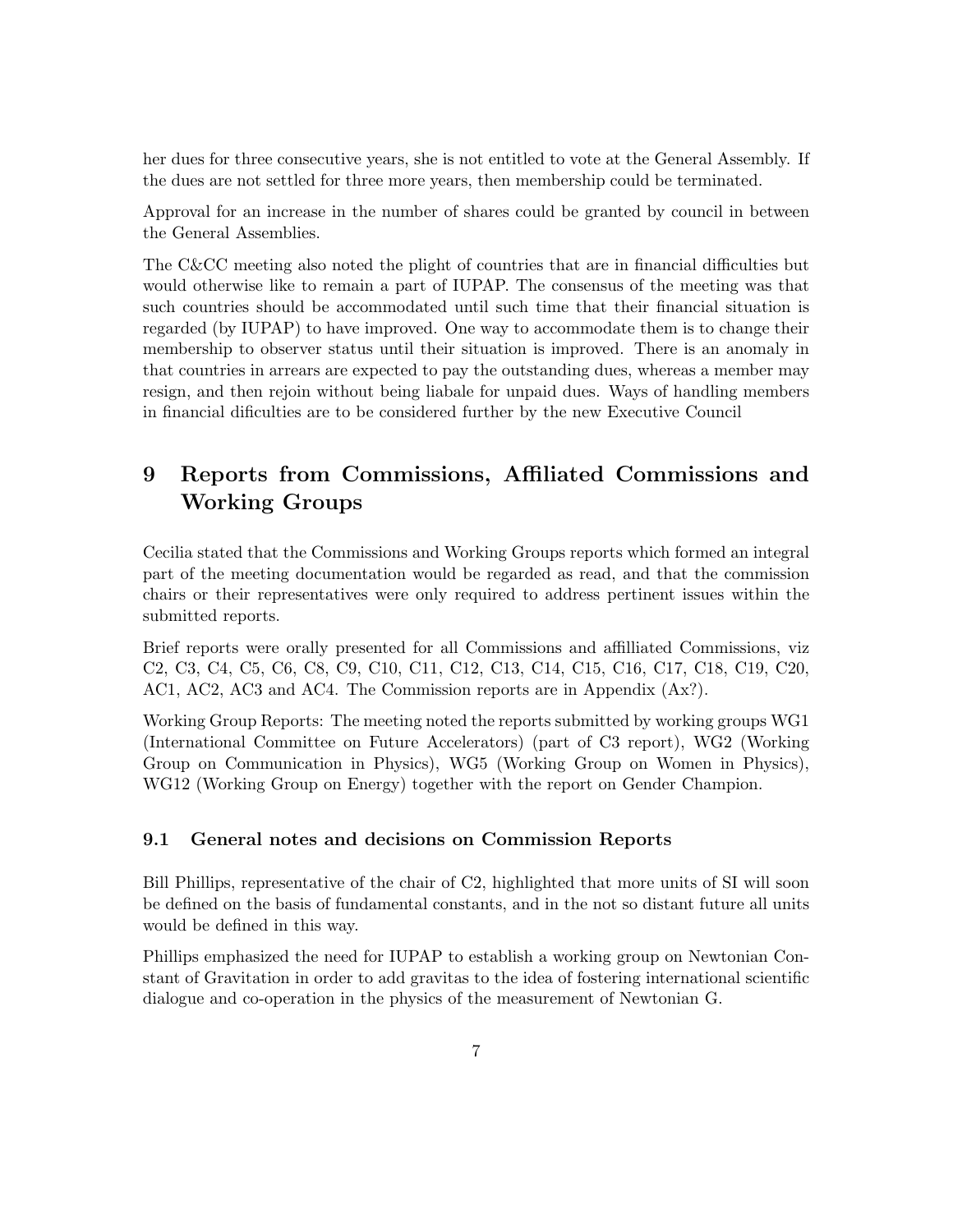Marion Burgess, president of ICA, flagged for the consideration of the C&CC meeting the possibility of declaring 2019 the International Year of Sound. This could be raised at some stage during the General Assembly in much the same way as the proposal was presented at the London 2011 General Assembly for declaring 2015 the Internatiuonal Year of Light. Bruce pointed out that Marion might want to have a discussion with Vice President at Large Francis Allotey from Ghana who was intimately involved in the campaign for the International Year of Light.

### 9.2 The Future of IUPAP

Cecilia requested delegates to offer ideas on what IUPAP should do to ensure its future relevance. Suggested ideas included investing more on education and outreach programmes. The implementation of the new method of defining units was also cited as an example of how IUPAP could pro-actively lead the way in sensitizing the scientific community about pending or future developments that could literally lead to the re-writing of science textbooks.

Grazina Tautvassiene indicated that there was a need to assign some tasks to all the members of IUPAP Commissions.

Fridtjoff emphasized the need for IUPAP to ensure that Education and Training in Developing countries should never be separated from cutting edge science and research. While it is a wonderful idea to export physics research programmes to developing countries, it is also of fundamental importance to assist developing countries to establish sustainable research programmes in their regions. IUPAP should champion the idea of inspiring and assisting people to do something positive in their own countries.

Marcia Barboza felt that in the same way as the IUPAP has a Gender Champion, special consideration should be given to the idea of establishing the position of an IUPAP outreach champion. NIMS (National Institute of Materials Science) of Japan was cited by Katsu as an example of one institution which has established a position in charge of outreach programs.

The February 29 National Science Day in India which celebrates the discovery of Raman Effect, together with the Shangai Science Festival in China were also cited as examples of events where IUPAP could participate to popularize itself and to ensure its current and future relevance.

Chair of C4, Johannes Knapp highlighted the need to re-look the aims of the IUPAP as currently listed on the webpage as there are positive things that are currently taking place which are not necessarily reflected as aims or objectives of IUPAP. The work of physicists in the discovery of heavy elements and the collaboration of IUPAP with IUPAC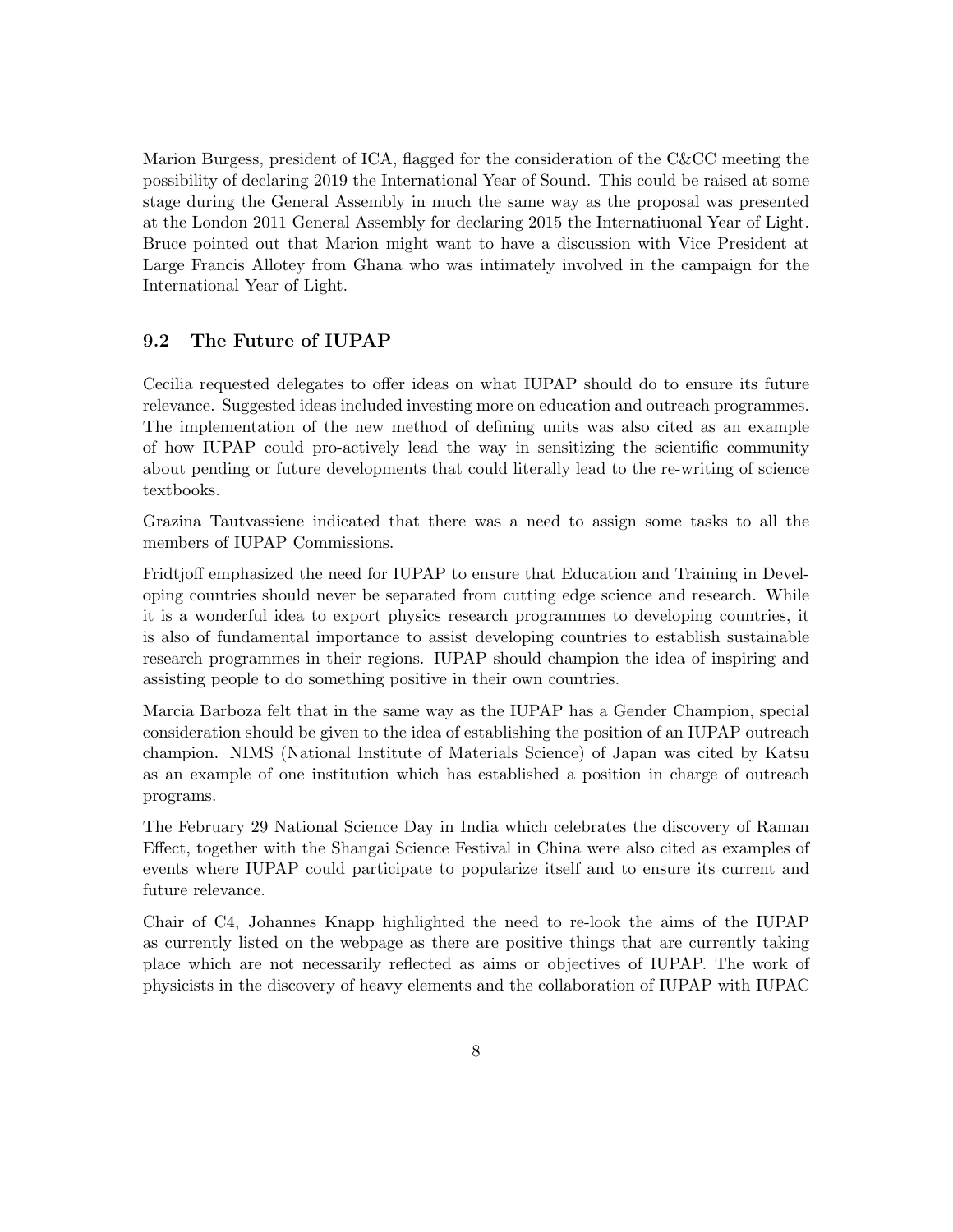in formalizing the announcement was cited as a prime example of areas that are not covered in the definition of the broad aims and objectives of IUPAP.

IUPAP should also promote the idea of public lectures. It was noted that almost all International Conferences do have public lectures, though not all of them carry the IUPAP tag.

The Young Scientist Prize Programme should be continued, and commissions that have successfully implemented it should share ideas with those that continue to struggle in reaching out to a wide pool of potential applicants. Despite occasional logistic hazzles reported by commissions, the YSP was acknowledged to be one of the most effective means of popularizing IUPAP.

### 10 Report-ICSU 2011-2014 and MOU-IUPAP-UNESCO

Kennedy Reed verbally presented the report he submitted on ICSU and his overall experience of it (ICSU) during his three year tenure as a union representative in the ICSU executive board. He highlighted the successes of ASESMA which was started in 2010 in South Africa and subsequently went to Kenya in 2012. The follow-up schedule, ASESMA-2014 was to be held in Nigeria but had to be postponed due to recent political unrest.

Kennedy also highlighted that ICSU has co-operative relations with UNESCO although the two organizations have distinctly different identities in that UNESCO is a governmental organization while ICSU is a NGO (Non-Governmental Organization).

Bruce indicated that the New Treasurer of ICSU is Barbara Erusmus who is a Physicist. It would be appropriate if Barabara is requested to also serve as the IUPAP liaison.

#### Meeting adjourned end of first day and resumed the following morning

### 11 Review of first Day

Cecilia and Bruce briefly commented on the Commission slates. Two people on the slate had not responded to several emails and may have to be replaced.

Cecilia made a fresh appeal to the outgoing chairs of commissions who had been serving the IUPAP for three years to please send her suggestions about the future of IUPAP, noting the idea of establishing an Outreach Champion as one of the highlights of suggestions meant to popularize IUPAP.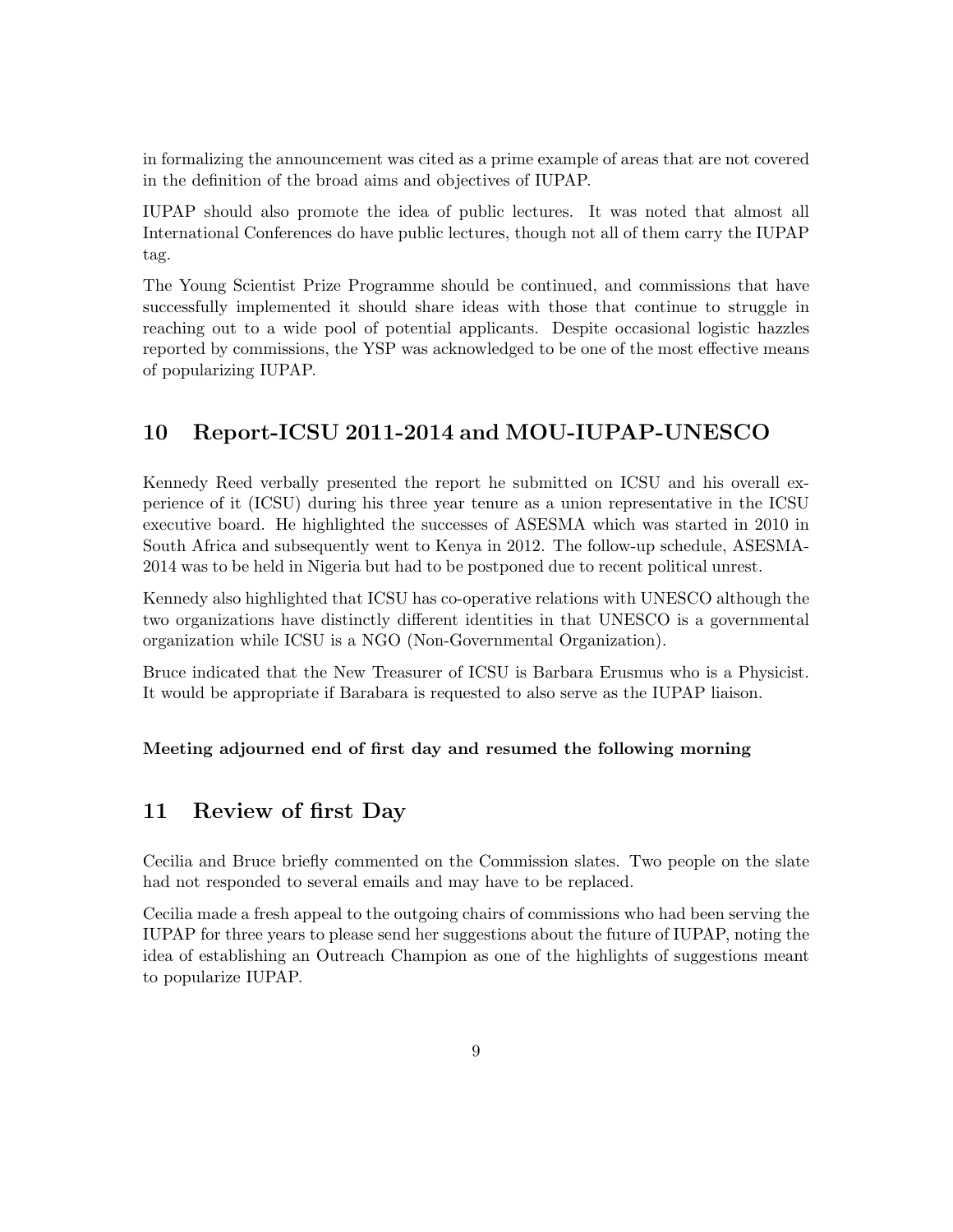### 12 Conferences, Reports and Approval

Rudzani Nemutudi presented a list of 2015 conference applications: A total of 31 Conferences were approved for 2015 IUPAP funding or endorsement. In their designated categories,11 A, 14 B, 3 C and 3 D conferences were approved. The approved conferences are listed in Appendix D.

Each A conference will be allocated the sum of 5 000 as a basic conference grant together with an extra 5 000 travelling grant to assist conference delegates travelling from underdeveloped and developing countries. Each B conference will receive the sum of 5 000 basic conference grant. All C conferences were endorsed without financial support. A total of 21 000 was allocated to support three category D conferences, with each D conference receiving the sum of 07 000 for a conference grant.

## 13 Discussions of and Recommendations/Decisions on Proposals Presented at Earlier Meetings

### 13.1 Changing the name of C17

The proposal to change the name of Commission 17 was briefly discussed, with the Vice-Chair of C17 strongly emphasizing the need to conclude the issue as it has been an agenda item for a considerable length of time. With the president of AC1, Duncan Moore, still expressing reservations on the proposed name change, president Cecilia Jarlskog put the question to a vote. The C&CC meeting voted in support of the proposal to change the name of C17 from Quantum Electronics to Laser Physics and Photonics. The vote was 1 Against, 2 Abstentions, and the rest in Favour.

#### 13.2 Proposal to establish new Commission on Soft Matter

Chair of Commission 10, Fuji, gave a brief background and context of the proposal to establish a new Commission on Soft Matter

Bruce expressed guarded concerns about the idea of a new commission since there are pockets of soft-matter people across commissions, and if a new commission is formed, what should become of soft-matter people who are scattered across the rest of IUPAP commissions?

Katsu supported the idea of a new commission because it will demonstrate that IUPAP is responding to the new developments in physics as soft-matter has emerged as a recognized field in physics.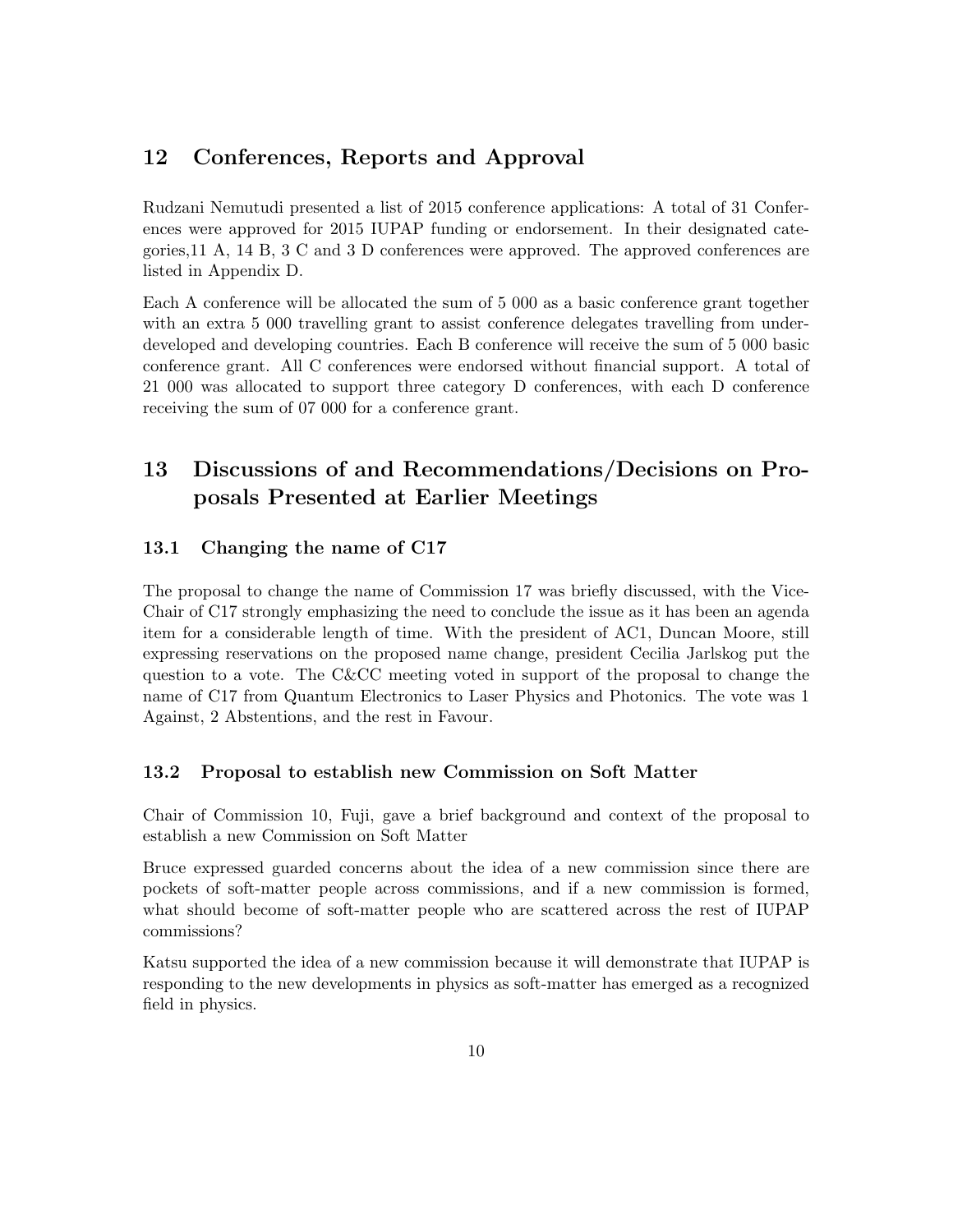Ingrid stated that the soft-matter community is already matured into a recognized field which is also thriving more on the basis of its inter-disciplinary overlaps with such areas as Biological Physics and Computational Physics.

The C&CC meeting endorsed the idea of working towards the establishment of a commission for soft-matter, with the formation of an Advisory Working Group as a first step towards the ultimate objective of establishing a fully-fledged commission.

Cecilia will contact Professor Dieter Richter Head of Institutes of Neutron Scattering at the Institute of Complex Systems and Jülich Centre for Neutron Science to lead the recommended Advisory Group. The constituents of the nucleus of the Advisory Working Group will be drawn from IUPAP Commissions C3, C6, C8, C10, C20 as well as a representative of IUPAP Affiliated Commission AC4.

#### 13.3 Proposal to Broaden the Mandate of C1 Commission on Finance

Cecilia presented to the C&CC meeting the council proposal to broaden the mandate of C1 Commission on Finance to include areas of IUPAP policy development concerning dues, contracts and other sources of income.

Following a brief debate on whether or not this should be called a Commission as it is evidently not a Commission in the traditional IUPAP sense, the proposal was ultimately supported with minor modifications which entail removal of reference to specific institutional entities such as UNESCO and ICSU since such inclusion will render the proposed IUPAP policy statement time-bound with respect to the existence of the referenced entities.

Bruce was requested to amend the proposal along these lines for presentation to the GA.

### 13.4 Proposal on Preliminary Support of Meetings

Cecilia and Rudzani gave background and supporting reasons for the proposal on preliminary support/endorsement of conferences and meetings.

The C&CC meeting was unanimous in its agreement that the preliminary endorsement for the usage of the IUPAP logo will also serve as a positive step in popularizing IUPAP since it will most likely increase the number of conferences associated with IUPAP.

It was agreed that the preliminary approval for the usage of the IUPAP logo will take the form of unclassified endorsement without categorizing the meeting or conference as A, B,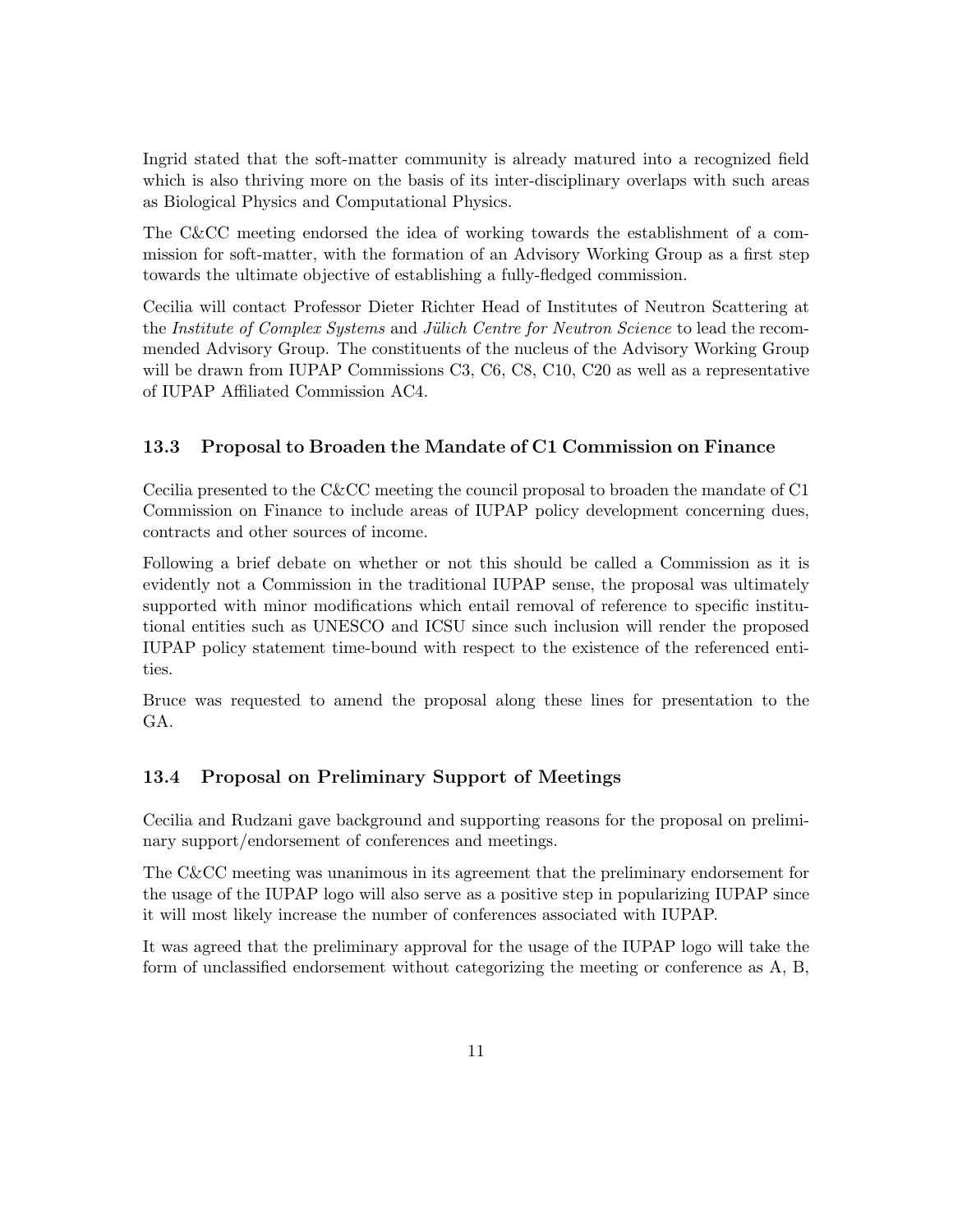C, or D; and that the application process to obtain permission to use the IUPAP logo should be relatively simple.

It was understood that the type of preliminary endorsement proposed shall only grant usage of IUPAP logo without implication of financial sponsorship.

All conventional IUPAP Conference rules, guidelines and requirements shall apply to all conference applications that seek classified IUPAP conference support, including those conferences that may already have been endorsed via the proposed and (subsequently) approved preliminary support mechanism.

The meeting unanimously approved the proposal on Preliminary support of meetings.

#### 13.5 IUPAP Associated Organizations

The C&CC meeting supported the proposal for setting up new category of IUPAP Associated Organizations with a provision that Council should first clearly define the process and mechanism to establish such IUPAP linkages with Associated Organizations.

Commission C1 was charged with the responsibility of working out the modalities of how the Associate Organizations should be formally accommodated.

### 13.6 IUPAP Award

The C&CC meeting noted and welcomed the proposal by C13 to establish IUPAP Award, which award is proposed to recognize Outstanding Contributions to the Improvement of Physics Research and/or Education in one or more Developing Countries.

Following extended discussions, the meeting resolved that further consultation was necessary, especially between C13 and C14, before the proposal could be approved for implementation.

It was resolved that Commission C13 and Commission C14 should jointly refine the original proposal (of C13) and present a revised version at the 2015 C&CC meeting of the IUPAP. Upon ratification by Council, the revised version of the (IUPAP Award Prize) proposal should be tabled for approval at the 29th meeting of the General Assembly in 2017.

#### 13.7 Communication on Physics

Statement to the IUPAP Council from the Working Group on Communication in Physics was simply noted after brief discussions.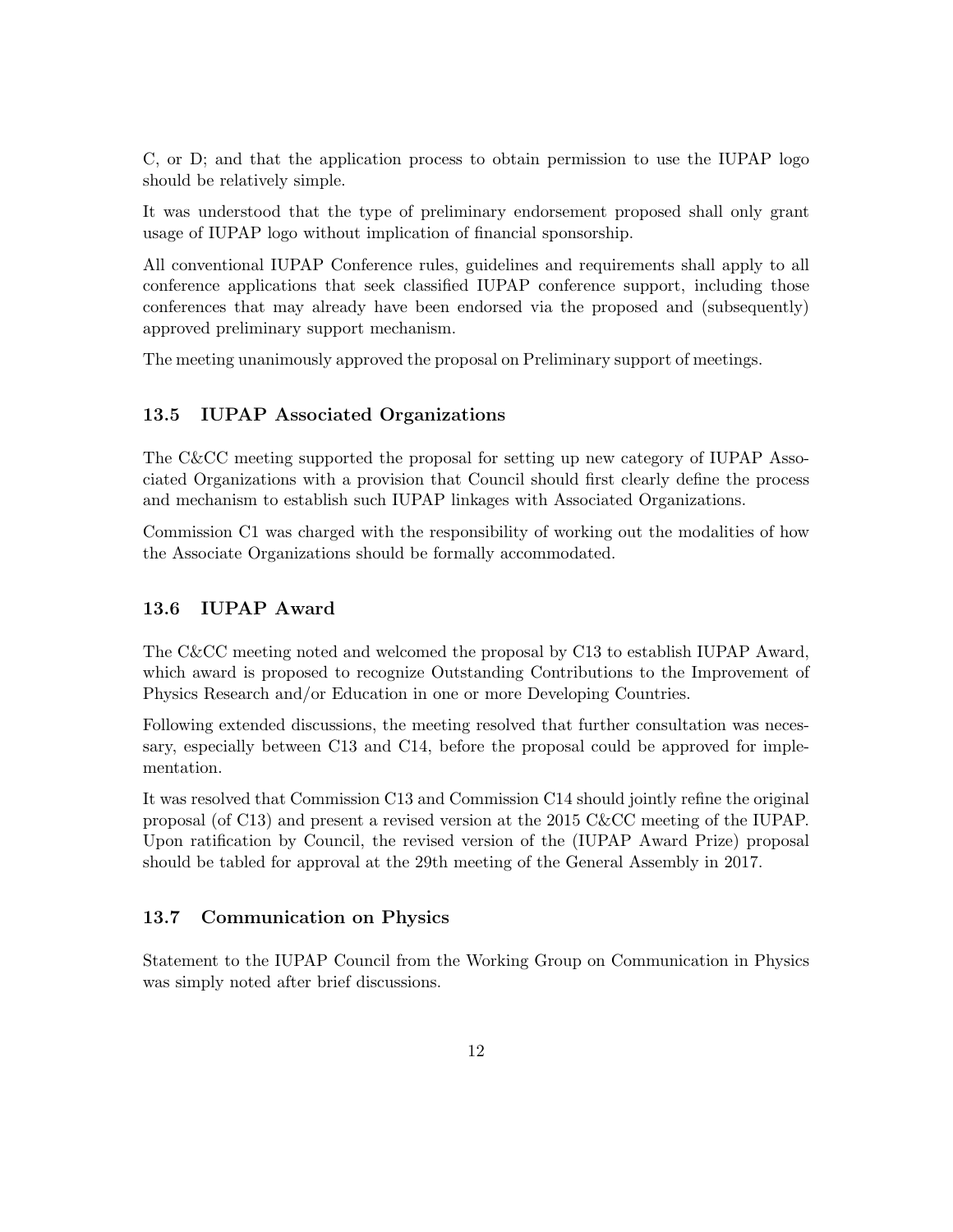The Statement to the IUPAP Council from the Working Group on Communication in Physics sought to highlight the considered benefits and challenges encountered when making research data open for wider use, with the data categorized as level 0, level 1 and level 2.

The C&CC meeting referred the statement for discussion at the General Assembly, specifically noting that the statement was not submitted in the form of a proposed resolution for the IUPAP General Assembly to adopt or reject.

The meeting agreed that a plausible way forward would be for the General Assembly to mandate Council to hold further discussions with the Working Group on Communication in Physics to establish the enabling mechanism through which the IUPAP could assist the Physics Community in the on-going debate about open data.

#### 13.8 Women in Physics

After giving a brief history of how Women in Physics came to be formed, Cecilia indicated that she had a discussion with the authors of the Women in Physics document that was presented as a proposal to be adopted by the pending 28th General Assembly.

Cecilia felt that the document had to be revised into a simplified version which should be commensurate with the standard format of a proposed resolution for consideration by the General Assembly.

Marcia indicated that whether in revised form or not, the most important decision to be taken was in regard to the continuation of the Working Group on Women in Physics together with other Working Groups.

The C&CC recommended that the Working Group on Women in Physics should continue its sterling work for the next period of three years. A revised resolution will be presented to the General Assembly.

#### 13.9 Working Group on Energy

The proposal to allow the Energy Working Group (WG 12) to continue its work for the next three years was agreed.

The meeting further noted that the Working Group had commenced production of policy papers on different aspects of Energy, and that the first of such briefs would be published in the near future.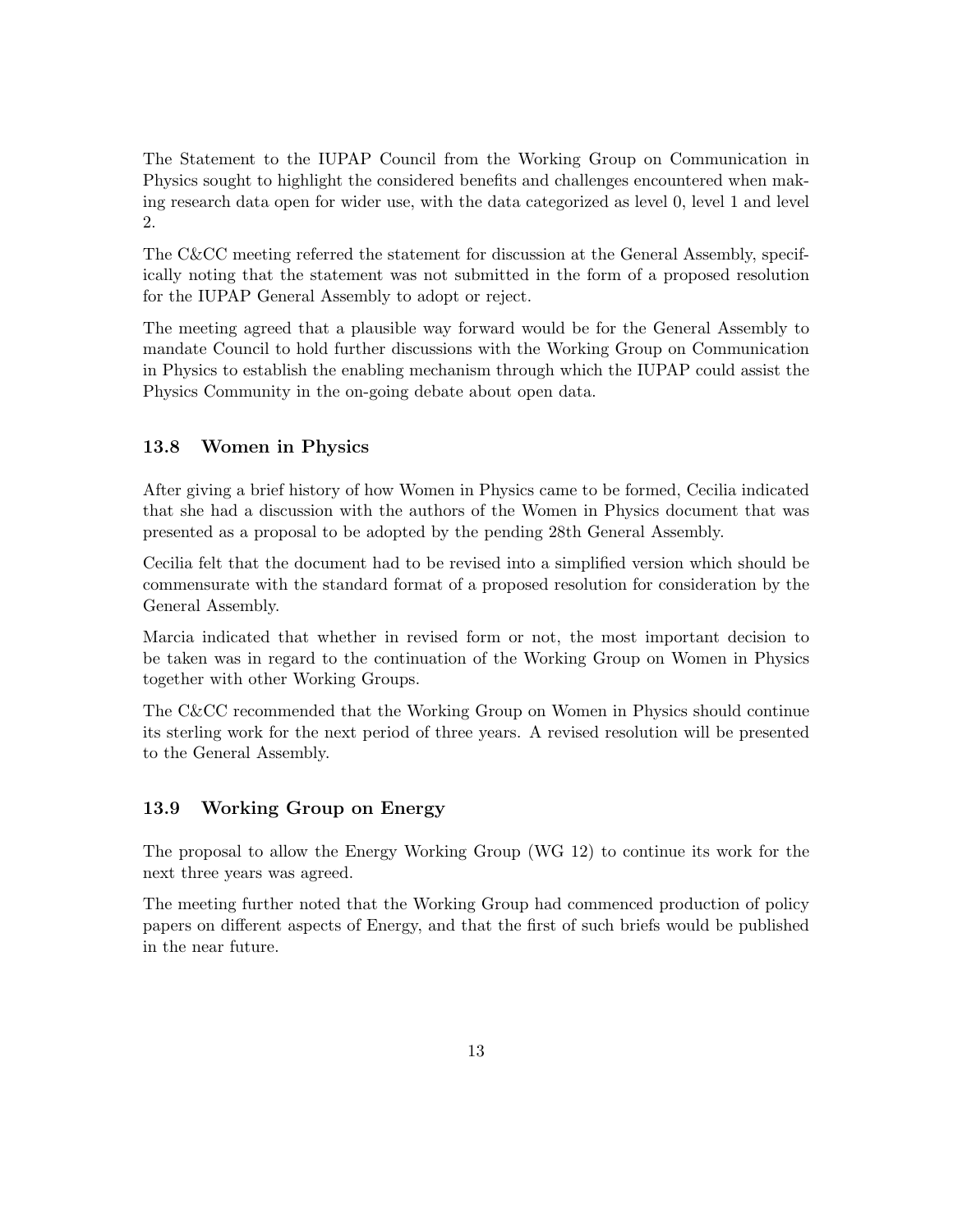### 13.10 Creation of Working Group on the Newtonian Constant of Gravitation G

Bill Phillips gave an extended expos about the Newtonian Constant of Gravitation G as a background context for the need to establish the proposed working Group.

Phillips re-iterated the fact that recent measurements of G were in disagreement, with discrepancies that are in some cases ten times the quoted uncertainties; a situation he described as scandalous for the Physics Community.

The C&CC meeting agreed unanimously to recommend that the General Assembly establish under the aegis of C2 an Advisory Working Group on the Newtonian Constant of Gravitation G.

### 13.11 Formation of Commission on Accelerator Science

The meeting noted that the proposal from the US Liaison Committee to form a New IUPAP Commission on Accelerator Science recognized the existence of Working Group 1, ICFA (International Committee on Future Accelerators). It was acknowledged that the emphasis and main focus of ICFA was more on very high energy accelerators.

The meeting further acknowledged as evident the growing impact of Accelerator Science across a wide spectrum of branches of science, including materials science, nuclear science, elementary particle science, and medical and environmental science.

Cecilia had proactively held discussions with some members of ICFA together with those of Working Group 7, ICUIL (International Committee on Ultrahigh Intensity Lasers), all of whom expressed very positive opinions on the idea of working towards the establishment of an IUPAP Commission dedicated to Accelerator Science.

The meeting further acknowledged and recognized the growing community of users of Accelerator facilities as evidenced in part by the emergence of such international meetings and series conferences as IPAC (International Particle Accelerator Conference), which the IUPAP has supported.

Meeting was in consensus in its appreciation of the self-expressed interest by a wide variety of internal IUPAP stakeholder community to contribute in the process and dialogue whose eventual objective is the establishment of an IUPAP Commission dedicated to Accelerator Science.

The C&CC meeting resolved that as a precursor step, an Advisory Working Group should be established to advise Council on the possible establishment of a new IUPAP Commission on Accelerator Science. Commissions C10, C11, C12, C16, and Affiliated Commission AC4,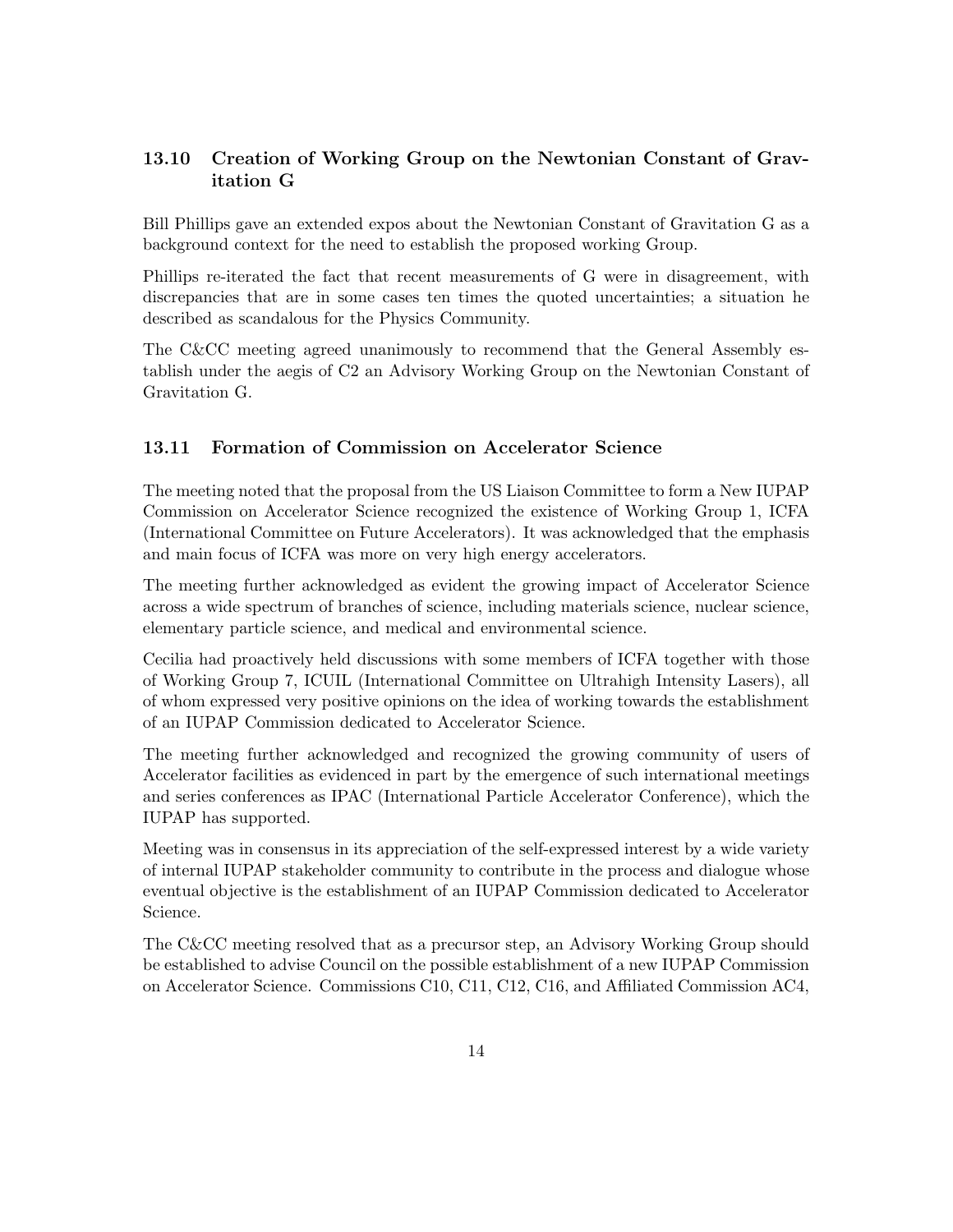together with working Groups WG1 (ICFA), WG7 (ICUIL) and WG9 (ICNP) should nominate members who will constitute the relevant core of internal IUPAP stakeholders to serve in the Advisory Working Group on Accelerator Science

### 13.12 Restoration of C4 Commissions former title

Chair of C4, Johannes Knapp, gave a detailed historical background to explain the process that led to the change in the name of C4 from Commission on Cosmic Rays to Commission on Astroparticle Physics.

The C&CC meeting resolved to uphold the decision of Council to rename Commission 4 as the Commission on Astroparticle Physics in line with the recommendation presented to it (Council) by the Chair of C4 at the Switzerland October 2013 C&CC meeting following his consultation with the members of C4 together with the broader stakeholder community as mandated by Resolution 5 (bullet point 1) of the 27th IUPAP General Assembly.

Should Council find it necessary, it could formulate a comment on the proposal by the United State National Liaison Committee to restore the name of C4 to its original title, which statement will state reasons why council together with commission chairs feel that there is no need to reverse the changed name of C4.

Notwithstanding this decision, the proposed resolution of the United State National Liaison to restore the original name of C4 shall be put for discussion and voting by the 28th General Assembly. The decision of the General Assembly will be binding.

### 14 Discussion Concerning Inter-Union Representatives

The C&CC meeting noted the reported challenges encountered regarding inter-union representatives who do not provide feedback to the IUPAP Council. It was recommended that Council should in the next round of membership review carefully consider whether or not the representative was required, and if so pay special attention at who it appoints as inter-union representative in order for the IUPAP to derive value from the mandated representation.

### 15 Date and Venue of Future Meetings

2015 C&CC Meetings: Spain is currently considered as the first choice to host the 2015 C&CC meeting with Italy-Trieste as the promising alternative. The idea of meeting twice after the general assembly has become too costly and will thus be discontinued with